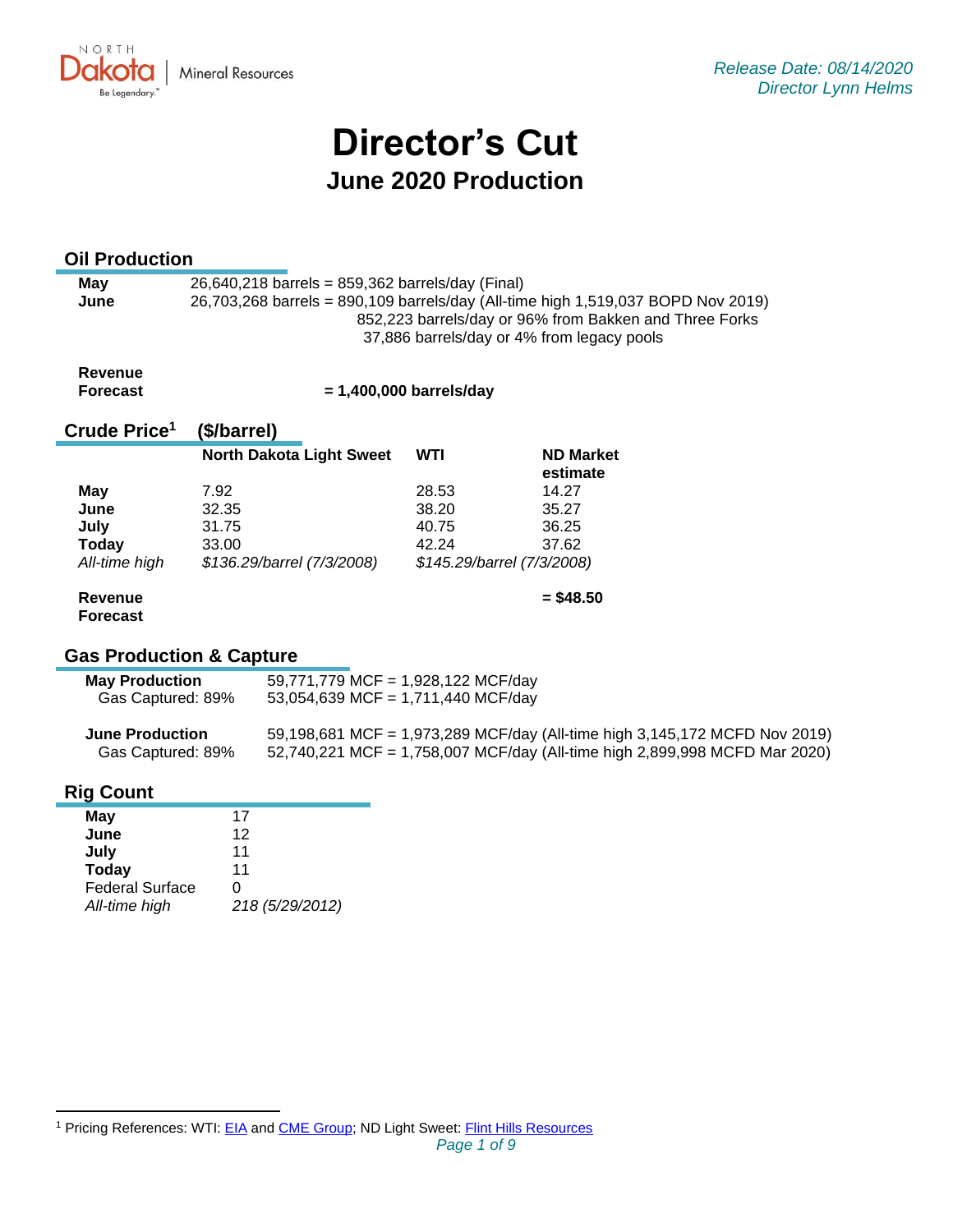NORTH

# **Wells**

|                                              | <b>April</b> | May                      | June                                                                                                                                                                                  | July                                                            | <b>Revenue</b><br><b>Forecast</b> |
|----------------------------------------------|--------------|--------------------------|---------------------------------------------------------------------------------------------------------------------------------------------------------------------------------------|-----------------------------------------------------------------|-----------------------------------|
| <b>Permitted</b>                             | ۰            | 59 drilling<br>0 seismic | 72 drilling<br>0 seismic                                                                                                                                                              | 92 drilling<br>0 seismic<br>(All-time high was 370 - Oct. 2012) |                                   |
| <b>Completed</b>                             | 58 (Final)   | 12 (Revised)             | 37 (Preliminary)                                                                                                                                                                      |                                                                 | 90                                |
| Inactive <sup>2</sup>                        | ۰            | 6,109                    | 4,214                                                                                                                                                                                 | ۰                                                               | ۰                                 |
| <b>Waiting on</b><br>Completion <sup>3</sup> | ۰            | 952                      | 899                                                                                                                                                                                   | ۰                                                               |                                   |
| <b>Producing</b>                             | ۰            | 12,824                   | 13,167 (Preliminary)<br>(All-time high was<br>$Oct 2019 - 16,169)$<br>11,327 (86%) from<br>unconventional Bakken<br>– Three Forks<br>1,840 (14%) from<br>legacy conventional<br>pools | $\blacksquare$                                                  | ۰                                 |

# **Fort Berthold Reservation Activity**

|                                  | Total   | <b>Fee Land</b> | <b>Trust Land</b> |
|----------------------------------|---------|-----------------|-------------------|
| Oil Production                   | 238,067 | 61.283          | 176.784           |
| Drilling Rigs                    |         |                 |                   |
| <b>Active Wells</b>              | 2.453   | ドクク             | 1.831             |
| Waiting on completion            | 177     |                 |                   |
| <b>Approved Drilling Permits</b> | 239     | よつ              | 191               |
| <b>Potential Future Wells</b>    | 4.099   | 1.142           | 2.957             |

# **Drilling and Completions Activity**

The drilling rig count was stable in the mid 50's second half of 2019 through March 2020. Drilling rig count is down 82% January to June of 2020.

The number of well completions has been very volatile since March as the number of active completion crews decreased from 25 to 1-3.

Lower crude oil price has put extreme downward pressure on rig and completion crew counts. Unemployment claims are published every Thursday at <https://www.ndlmi.com/gsipub/index.asp?docid=687> indicating approximately 10,700 layoffs as of 8/08/20 with more jobs at risk as PPP expires.

Drilling permit activity is slower, but has held up through the oil price collapse. Operators are still attempting to maintain a permit inventory of approximately 12 months and some experienced drilling rig and completion crews.

<sup>2</sup> Includes all well types on IA and AB statuses: **IA** = Inactive shut in >3 months and <12 months;

**AB** = Abandoned (Shut in >12 months)

<sup>&</sup>lt;sup>3</sup> The number of wells waiting on completions is an estimate on the part of the director based on idle well count and a typical five-year average. Neither the State of North Dakota, nor any agency officer, or employee of the State of North Dakota warrants the accuracy or reliability of this product and shall not be held responsible for any losses caused by this product. Portions of the information may be incorrect or out of date. Any person or entity that relies on any information obtained from this product does so at his or her own risk.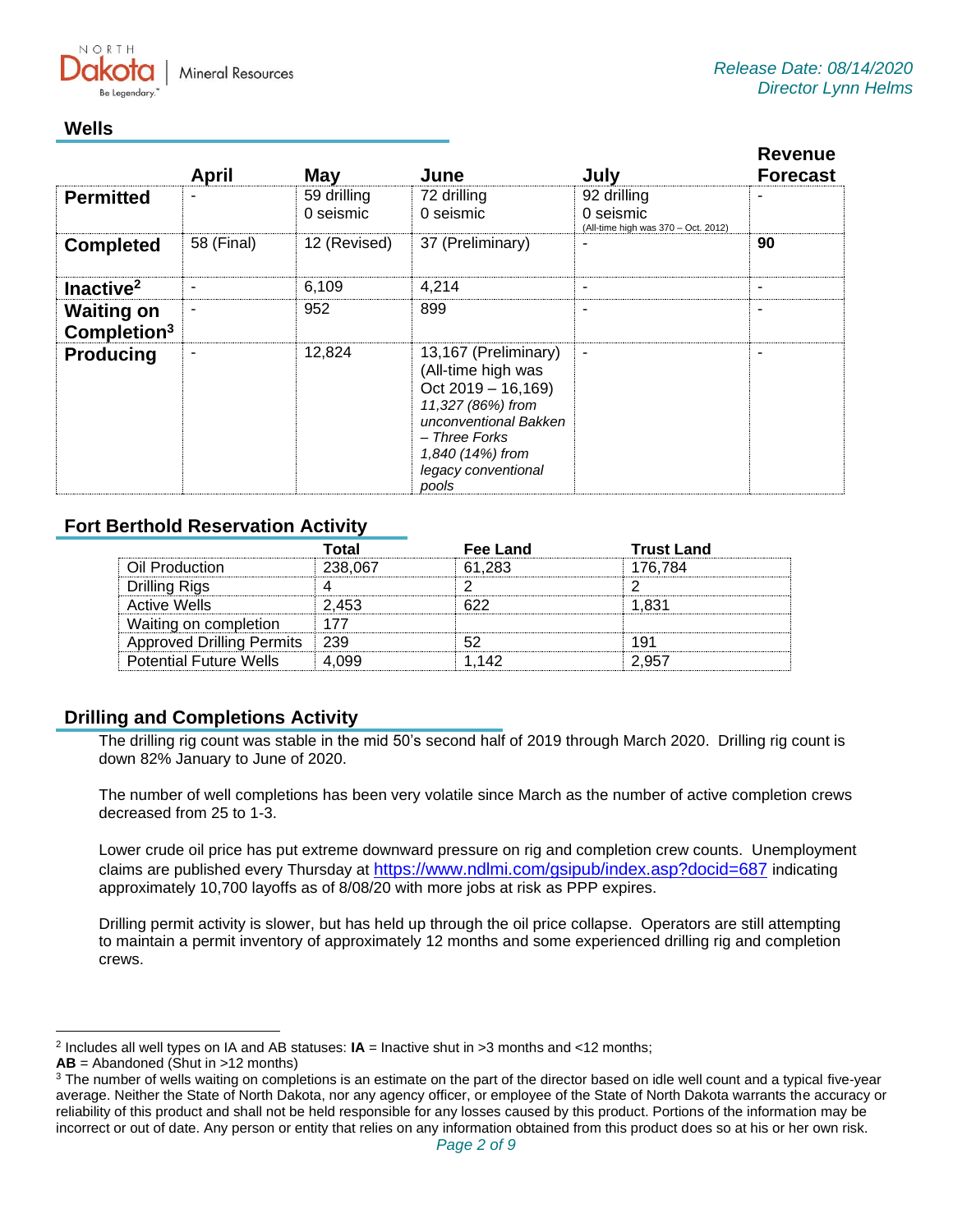

# **Crude Oil Markets**

The OPEC+ agreement to cut 9.7 million barrels per day expired August 1<sup>st</sup>. Liquid fuel demand bottomed out in June, is recovering slowly and is not expected to reach full recovery until second quarter 2021.



Crude oil transportation capacity including rail deliveries to coastal refineries is adequate, but could be disrupted due to:

- US Appeals Court for the ninth circuit upholding of a lower court ruling protecting the Swinomish Indian Tribal Community's right to sue to enforce an agreement that restricts the number of trains that can cross its reservation in northwest Washington state.
- A possible shut down of DAPL in Civil Action No. 16-1534

### **Seismic**

| Seismic activity slowed again with the completion of carbon capture projects. |  |                                                                                              |  |  |  |
|-------------------------------------------------------------------------------|--|----------------------------------------------------------------------------------------------|--|--|--|
|                                                                               |  | Active Surveys   Recording   NDIC Reclamation Projects   Remediating   Suspended   Permitted |  |  |  |
|                                                                               |  |                                                                                              |  |  |  |

### **Gas Capture**

US natural gas storage has decreased to 15% above the five-year average due to summer power demand for air conditioning. Crude oil inventories fell last week, but remain far above the long term average. Both indicate little potential for significant price increases in the near future. North Dakota shallow gas exploration could be economic at future gas prices, but is not at the current price.

The price of natural gas delivered to Northern Border at Watford City has increased \$0.43 to \$1.74/MCF. This results in a current oil to gas price ratio of 22 to 1. The state wide gas flared volume from May to June decreased 1,400 MCFD to 215,282 MCF per day and percent flared decreased to 11% while Bakken capture percentage increased to 90%. 

| The historical high flared percent was 36% in 09/2011<br>capture goals:                                                                                                                                        |                                                                                                                                                                                                               |
|----------------------------------------------------------------------------------------------------------------------------------------------------------------------------------------------------------------|---------------------------------------------------------------------------------------------------------------------------------------------------------------------------------------------------------------|
| Gas Capture Details:<br>74%<br>Statewide<br>89%<br>77%<br>90%<br>Statewide Bakken<br>80%<br>92%<br>Non-FBIR Bakken<br>85%<br>FBIR Bakken<br>85%<br>88%<br>85%<br>Trust FBIR Bakken<br>91%<br>$Fee$ FBIR<br>86% | October 1, 2014 - December 31, 2014<br>January 1, 2015 - March 31, 2016<br>April 1, 2016 - October 31, 2016<br>November 1, 2016 - October 31, 2018<br>November 1, 2018 - October 31, 2020<br>November 1, 2020 |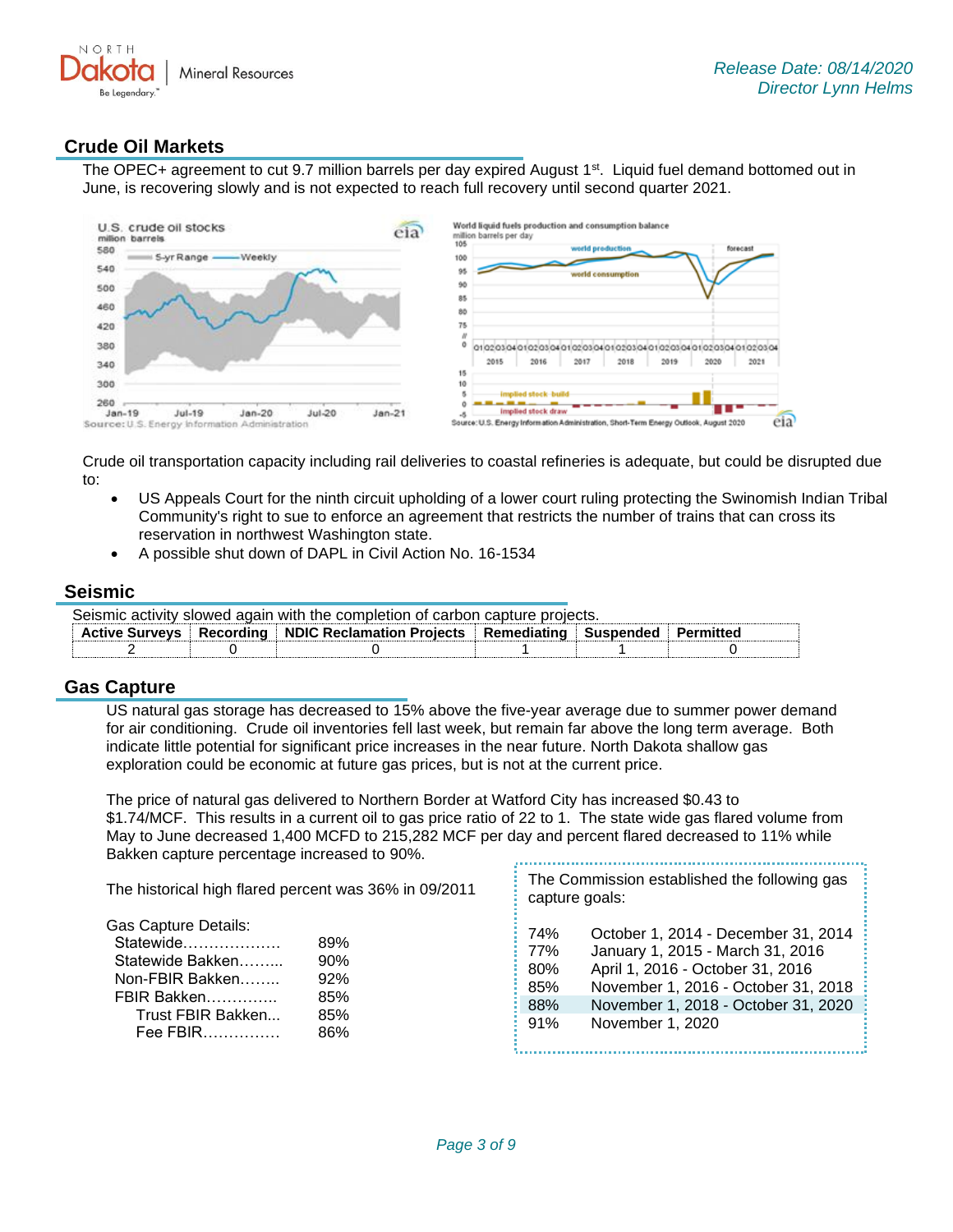

# **Agency Updates**

# **Bureau of Indian Affairs**

**BIA** has published a new final rule to update the process for obtaining rights of way on Indian land. The rule was published 11/19/15 and became effective 12/21/15. The final rule can be found at

[https://www.federalregister.gov/articles/2015/11/19/2015-28548/rights-of-way-on-indian-land.](https://www.federalregister.gov/articles/2015/11/19/2015-28548/rights-of-way-on-indian-land) On 3/11/16, the Western Energy Alliance filed a complaint and motion for a temporary restraining order and/or a preliminary injunction. On 04/19/16, the US District court for the District of North Dakota issued an order denying the motion for a preliminary injunction. The new valuation requirements were resulting in increased delays so BIA provided a waiver that expires 04/05/2020. On 03/09/2020 the NDIC submitted comments supporting an extension of that waiver through 04/05/2021 to allow infrastructure development to continue while BIA develops and implements the new process. NDIC comments can be found at<http://www.nd.gov/ndic/ic-press/Sweeney%20letter%20200309.pdf>

## **Bureau of Land Management**

**BLM published a new final rule 43 CFR Parts 3100, 3160 and 3170 to update and replace its regulations on venting and flaring of natural gas** effective 1/17/16. The final rule can be viewed online at [https://www.blm.gov/programs/energy-and-minerals/oil-and-gas/operations-and-production/methane-and](https://www.blm.gov/programs/energy-and-minerals/oil-and-gas/operations-and-production/methane-and-waste-prevention-rule)[waste-prevention-rule](https://www.blm.gov/programs/energy-and-minerals/oil-and-gas/operations-and-production/methane-and-waste-prevention-rule). North Dakota, Wyoming, Montana, Western Energy Alliance, and IPAA filed for a preliminary injunction to prevent the rule going into effect until the case is settled. A hearing in Casper, Wyoming was held 1/6/17. On 1/16/17 the court denied all of the petitioners' motions for preliminary injunctions. **On 2/3/17 the US House of Representatives voted 221-191 to approve a Congressional Review Act resolution against the rule.** On 3/28/17 President Trump issued an executive order which in part directs "The Secretary of the Interior shall review the following final rules, and any rules and guidance issued pursuant to them, for consistency with the policy set forth in section 1 of this order and, if appropriate, shall, as soon as practicable, suspend, revise, or rescind the guidance, or publish for notice and comment proposed rules suspending, revising, or rescinding those rules:". This rule is included in the list as item (iv). North Dakota plans to continue active participation in the litigation of this rule until the BLM takes final action eliminating the rule. **On 5/10/17 the Senate voted 51 to 49 against the CRA, allowing the rule to remain in effect.** On 6/27/17 U.S. D. Ct. Judge Skavdahl granted BLM's motion to extend the merits briefing schedule by 90 days, based on BLM's APA 705 stay and BLM's representations regarding its plans to reconsider the VF Rule. Opening briefs were filed 7/3/17. On 7/5/17 California and New Mexico sued BLM in the U.S. District Court for the Northern District of California, seeking a declaratory judgement that BLM's APA 705 stay was illegal and vacating the stay. The relief they request would vacate the stay of the January 2018 compliance et al deadlines, bringing them all back into force. BLM officials encouraged North Dakota to intervene. On 7/12/17 a group of NGOs including the Fort Berthold Protectors of Water and Earth Rights filed a separate suit against the BLM in federal court in the U.S. District Court for the Northern District of California, seeking a declaratory judgement that BLM's APA 705 stay was illegal and vacating the stay. California and New Mexico, along with various environmental groups, have challenged BLM's stay in the Northern District of California, and filed a motion for summary judgment on 7/26/17. On 8/24/17 North Dakota filed a response supporting BLM's motion, a motion to intervene, and a motion to change venue to Wyoming in an attempt to prevent all of the litigation regarding the timing of the Flaring Rule, including the future rulemakings further extending compliance deadlines that BLM has stated that it intends to publish, could end up in front of the magistrate judge in the Northern District of California instead of Judge Skavdahl in Wyoming. On 10/04/17 the federal magistrate judge in the Northern District of California granted the summary judgement motion by California, New Mexico, and several NGOs throwing out BLM's administrative and temporary postponement of several of the future rules compliance dates/obligations. On 10/05/17 the BLM issued a Federal Register Notice for a proposed rule that if finalized will delay certain requirements of the BLM Rule until January 17, 2019. North Dakota submitted comments to (1) support BLM's decision to delay certain compliance requirements and (2) continue to make the record that BLM exceeded its authority to promulgate the rule in the first place with particular emphasis on the specific/unique North Dakota considerations at issue. NDIC comments are available at [http://www.nd.gov/ndic/ic-press/dmr-blm-comments17-11.pdf.](http://www.nd.gov/ndic/ic-press/dmr-blm-comments17-11.pdf) BLM, the states of CA & NM, and the NGOs supporting the current final rule were granted an extension to file response briefs to December 11<sup>th</sup> in the WY court. On 11/29/17 North Dakota filed a response to industry petitioner's motion for a preliminary injunction

supporting a preliminary or permanent injunction. On 12/4/17 USDOJ petitioned the 9th US Judicial Circuit Court in San Francisco to review and overturn the Northern District of California court's November decision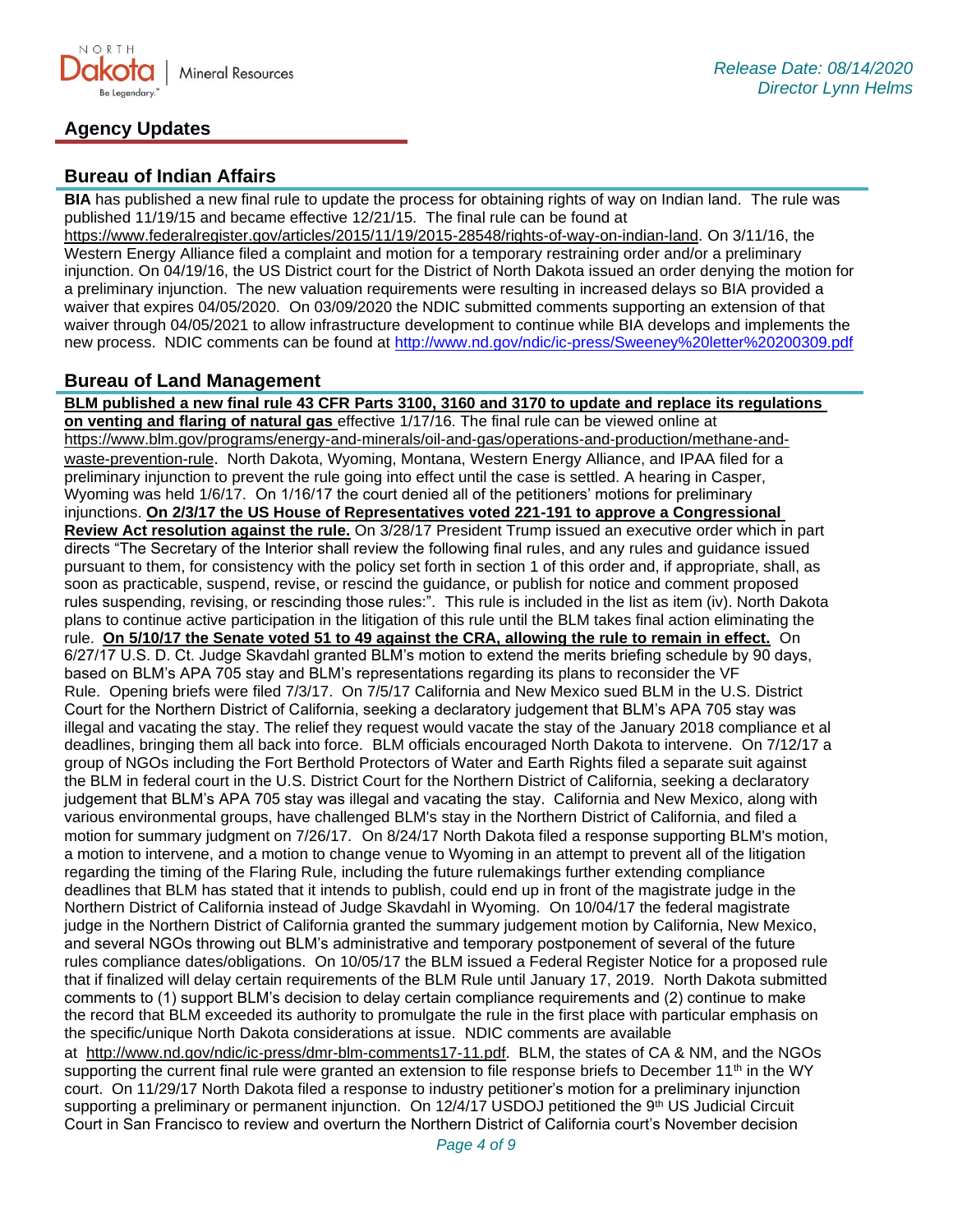

ordering the US Bureau of Land Management to make oil and gas producers comply with the methane emissions requirements while the rules are being reviewed. On 12/7/17 BLM published a rule in the Federal Register delaying the methane regulation until January 2019, saying the previous rule is overly burdensome to industry. Officials said the delay will allow the federal Bureau of Land Management time to review the earlier rule while avoiding tens of millions of dollars in compliance costs to industry that may turn out to be unnecessary. On 12/19/17 BLM was sued by California, New Mexico, and a large group of NGOs in the Northern District of California federal court over the 12/7/17 rule extending certain compliance dates in BLM's 2016 Rule. The complaint requests that BLM's extension rule be set aside and the provisions it relates to reinstated. On 12/26/17 BLM filed a motion seeking to stay the litigation in the U.S. District Court case in WY and to vacate the January 5 briefing deadline, a motion in which the industry trade associations and Montana and Wyoming joined. North Dakota and Texas filed a short response on 12/27/17 asking the Court to deny the motion or allow until 1/12/18 to fully respond to BLM's holiday week motion. On 12/29/17 the Wyoming district court granted BLM's motion to stay the 2016 Rule challenge litigation. On 2/22/18 BLM published a new rule proposal to revise the 2016 final Waste Prevention Rule (also known as the venting and flaring rule). The proposed rule would eliminate duplicative regulatory requirements and re-establish long-standing requirements that the 2016 final rule sought to replace. The Federal Register notice specifically requested comment on ways that the BLM can reduce the waste of gas by incentivizing the capture, reinjection, or beneficial use of the gas. NDIC comments can be viewed at [http://www.nd.gov/ndic/ic-](http://www.nd.gov/ndic/ic-press/blm%20comments%20180417.pdf)

[press/blm%20comments%20180417.pdf.](http://www.nd.gov/ndic/ic-press/blm%20comments%20180417.pdf) On 2/22/18 Judge Orrick in the Northern District of California entered a preliminary injunction against the BLM's "Suspension Rule" which suspended for one year certain compliance deadlines in BLM's Venting and Fairing Rule. Judge Orrick also denied North Dakota's motion to transfer the case to the District of Wyoming where Judge Skavdahl had stayed the original rule on the grounds that parties were protected by the Suspension Rule. The immediate effect of this decision was to reinstate the BLM Venting and Fairing Rule in full, along with compliance deadlines that became effective January 17, 2018, and remove the protections relied upon by Judge Skavdahl the District of Wyoming case. On 3/7/18 U.S. District Court Judge Skavdahl granted the North Dakota/Texas Motion to lift the stay in the challenge to the BLM's Venting & Flaring Rule. The California Court explicitly adopted North Dakota's central position in intervention - stating that "I express no judgment whatsoever in this opinion on the merits of the [V&F] Rule," showing great deference to Judge Skavdahl and the existing case in his Court and rejecting the California, NM, and NGOs request to uphold the V&F Rule. On 4/4/18 U.S. District Judge Skavdahl issued an order granting Wyoming's request for a partial stay of the Rule under Section 705 of the APA. The Court's limited Stay Order provides immediate relief to industry, but the balance of the Rule, including BLM's unlawful exercise of authority over State and private mineral interests through an over-inclusive application of communitization remains. The Court denied the North Dakota/Texas motion to move forward to complete briefing on the merits, and also denied industry's motion for a preliminary injunction. The Court expressed frustration with " the administrative dysfunction" reflected by this case as it ping-pongs between the District Courts of Wyoming and California and BLM's various attempts to delay, rescind or replace the Rule, concluding that "going forward on the merits at this point remains a waste of judicial resources and disregards prudential ripeness concerns." On 4/5/18 15 NGOs filed a Notice of Appeal with the 10th Circuit. California & New Mexico followed suit on 4/5/18 and have now also filed an appeal with the 10th Circuit. On 9/12/18 North Dakota filed a brief in the 10<sup>th</sup> Circuit Court of Appeals urging the Court, if it chooses to reverse the Wyoming district court's Stay Order, to remand the case back to the Wyoming district court with direction to finish this protracted legal process by promptly proceeding to a ruling on the merits. On 9/18/18 BLM issued their final rule revising the Obama-era Waste Prevention Rule, also referred to as the venting and flaring rule. The new rule will better align venting and flaring regulations with President Trump's priorities on energy development, job creation, and reduced compliance costs. These changes will also allow BLM to recognize existing state regulatory efforts and avoid duplicative requirements. In response to comments and after further consideration, the BLM made the following modifications to the proposed rule in this final rule: (1) Clarification that the 24-hour limit on royalty-free flaring during downhole well maintenance and liquids unloading in § 3179.104 applies "per event"; (2) Addition of a standard for "applicable rules, regulations, or orders" of a State regulatory agency or tribe in § 3179.201(a); and (3) Addition of a provision allowing for tribes to seek BLM approval to have tribal rules apply in place of any or all of the provisions of subpart 3179. The revised rule goes into effect on 11/27/18. On 9/28/18 a coalition of 17 conservation and tribal citizen groups filed a lawsuit challenging the decision to revise the Bureau of Land Management's Waste Prevention Rule, stating that the rule violates a number of existing federal policies. The states of New Mexico and California also filed a lawsuit challenging BLM's action. The BLM and NDIC have reached an impasse on negotiations for an agreement to implement section 3179.201, but continue to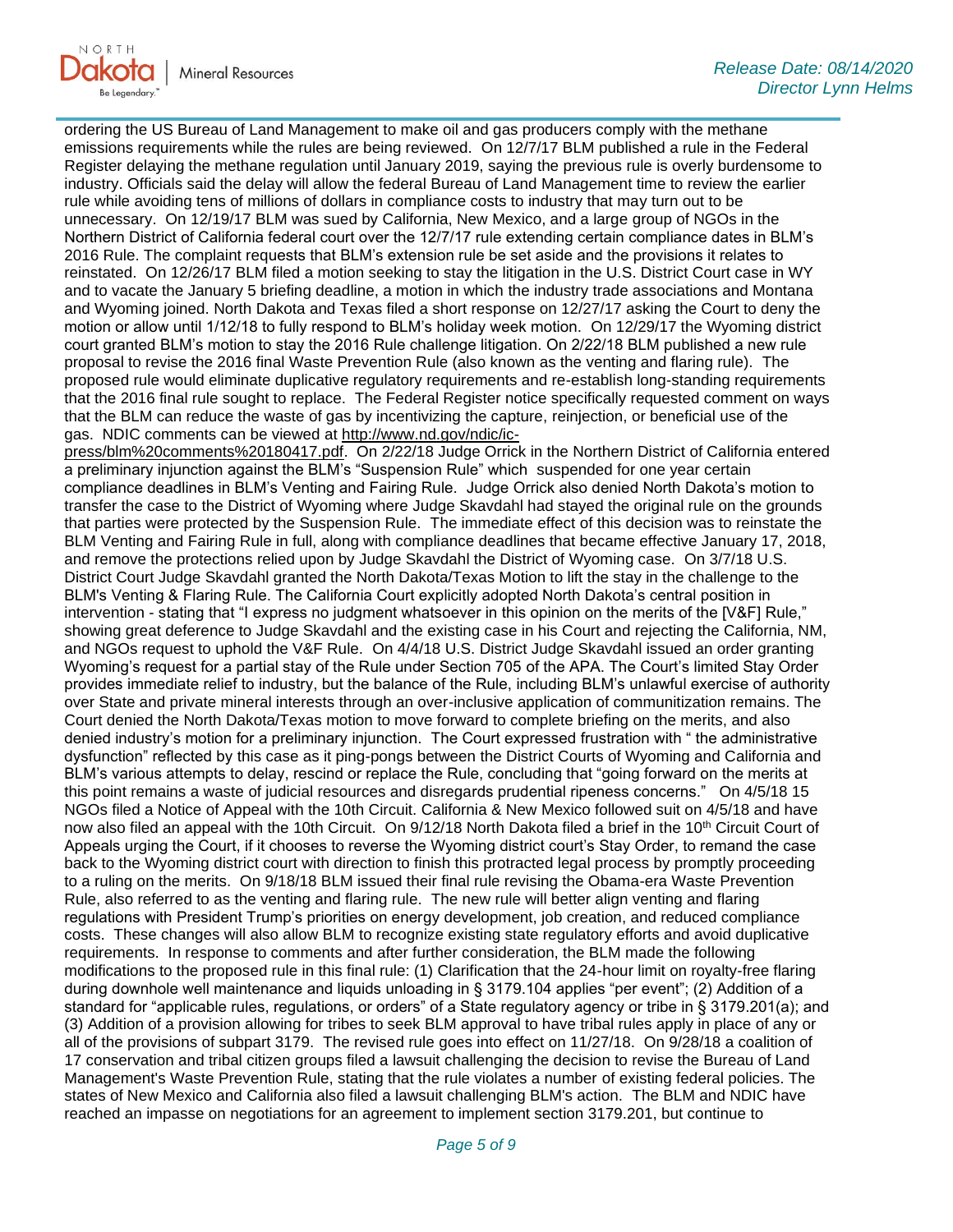communicate regarding possible ways to resolve the disagreement. On July 15, 2020 the U.S. District Court for the Northern District of California invalidated the 2018 revisions to the 2016 Waste Prevention Rule. This ruling means that the Waste Prevention Rule goes back in effect in 90 days, and the oil and gas industry will have to comply with the Rule's requirements. U.S. District Judge Yvonne Gonzalez Rogers found that the 2018 rescission violated federal law because it ignored the federal government's statutory duty to prevent waste, instead relying almost entirely on "inadequate or nonexistent state regulations".

**BLM** revised final regulations for hydraulic fracturing on federal and Indian lands were published in the CFR on 3/26/15 and they were scheduled to go into effect 6/24/15. North Dakota, Colorado, Utah, Wyoming, Western Energy Alliance, and IPAA filed for a preliminary injunction to prevent the rules going into effect until the case is settled. Following a lengthy hearing in Casper, Wyoming on 6/23/15, the court issued a stay on the rules. On 9/30/15 the court granted a preliminary injunction, preventing the rules from being enforced until litigation on the rule is final. The 10<sup>th</sup> Circuit Court of Appeals issued an order 3/10/16 denying the industry alternative motion for a stay. On 6/21/16 the court found the rule to be unlawful and ordered it set aside. The plaintiffs filed a motion with the US Court of Appeals for the Tenth Circuit to dismiss the appeal of the preliminary injunction. The Department of Justice on behalf of the BLM and the intervening environmental groups filed an appeal of the decision on the rule and oppose the motion to dismiss the appeal of the preliminary injunction. The North Dakota Response Brief to the US Court of Appeals for the Tenth Circuit was filed 9/15/16. NDIC comments on the rule can be found at [http://www.nd.gov/ndic/ic-press/BLM-comments-](http://www.nd.gov/ndic/ic-press/BLM-comments-120625.pdf)[120625.pdf](http://www.nd.gov/ndic/ic-press/BLM-comments-120625.pdf). On 3/28/17 President Trump issued an executive order which in part directs "The Secretary of the Interior shall review the following final rules, and any rules and guidance issued pursuant to them, for consistency with the policy set forth in section 1 of this order and, if appropriate, shall, as soon as practicable, suspend, revise, or rescind the guidance, or publish for notice and comment proposed rules suspending, revising, or rescinding those rules". This rule is included in the list as item (i). On 5/4/2017 BLM filed a request asking the court to hold the appeal in abeyance as it will "soon" initiate a rulemaking process to revise or rescind the 2015 Rule, that it had the authority to issue the Rule, but conceding that the Rule does not reflect BLM's current priorities or policies, as reflected in certain recent Presidential Executive Orders. After the BLM submitted its filings the 10th Circuit Court Appeals immediately directed the petitioners (including North Dakota) and the intervenors to file briefs by 6/5/17 to respond to BLM's position. Two amicus groups that submitted merits briefs (the law school professors and former DOI officials) filed supplemental amicus briefs on the questions posed by the Court following the change of Administrations. The Court's Supplemental Order authorized the filing of these additional amicus briefs. Both briefs seek to capitalize on the BLM's continued insistence that it had the authority to issue the Rule (but concede that the 2015 HF Rule does not reflect BLM's current priorities or policies as reflected in certain recent Presidential Executive Orders). The two amicus groups solicit the Court to rule on the merits of the BLM and NGO appeals and to overturn the District Court decision, actually asking the Court to issue an advisory opinion on the BLM's authority. In addition to addressing the NGO arguments, North Dakota will respond to these two briefs in the context that all three parties are asking the Court to do what it is prohibited from doing by Article III of the U.S. Constitution. North Dakota filed a response brief 6/20/17 in support of the BLM action to put the rule in abeyance and take final action vacating the rule. Oral arguments before the 10<sup>th</sup> Circuit took place 7/27/17. A recording of the oral arguments is now available on the home page of the court's website [http://www.ca10.uscourts.gov.](https://urldefense.proofpoint.com/v2/url?u=http-3A__www.ca10.uscourts.gov&d=DwMGaQ&c=2s2mvbfY0UoSKkl6_Ol9wg&r=-wqsZnBxny594KY8HeElow&m=Ul_VtJUX6iW5pvHjCcBxUWtskC0F4Dhry3sPtcEHvCw&s=laRHiLDv5w8otcQWQjpn82WMieoB2AZ-Q4M1LFQPL5s&e=) NDIC filed comments supporting BLM's rescission of the rule that can be found at [http://www.nd.gov/ndic/ic-press/dmr](http://www.nd.gov/ndic/ic-press/dmr-blm-comment17-9.pdf)[blm-comment17-9.pdf.](http://www.nd.gov/ndic/ic-press/dmr-blm-comment17-9.pdf) On 09/21/17 the 10th Circuit issued a split (2-1) decision to dismiss the appeals as prudentially unripe, vacate the district court's judgment invalidating the rule, and remand with instructions to dismiss the underlying action without prejudice. Appellees State of North Dakota, State of Colorado, State of Utah, and State of Wyoming's filed a Petition for Panel Rehearing And/Or Request for En Banc Determination on 11/03/17. On 11/06/17 the court ordered the appellants to file a response to the Petition on or before 11/20/2017. The En Banc rehearing request was denied. The  $10<sup>th</sup>$  circuit court has not yet issued its mandate ending the current round of litigation in the Wyoming District court. The Ute tribe filed a motion on 1/12/18 asking the court to dismiss the appeals as moot based on the publication of the rescission rule and leave the WY court decision to vacate the rule in place. The court ordered the DOJ and BLM to file a response by 1/22/18. On 12/29/17 BLM published a final rule rescinding the 2015 Hydraulic Fracturing rules with 2 exceptions 1) the rule does not restore language requiring pre-approval of non-routine hydraulic fracturing operations and 2) the rule does not rescind changes to 43 CFR 3160 due to other rules published between 3/26/15 and 12/29/17 (electronic filing and venting & flaring rules). On 2/7/18 North Dakota filed a reply in support of its motion to dismiss the original rule appeal as moot pursuant to Federal Rule of Appellate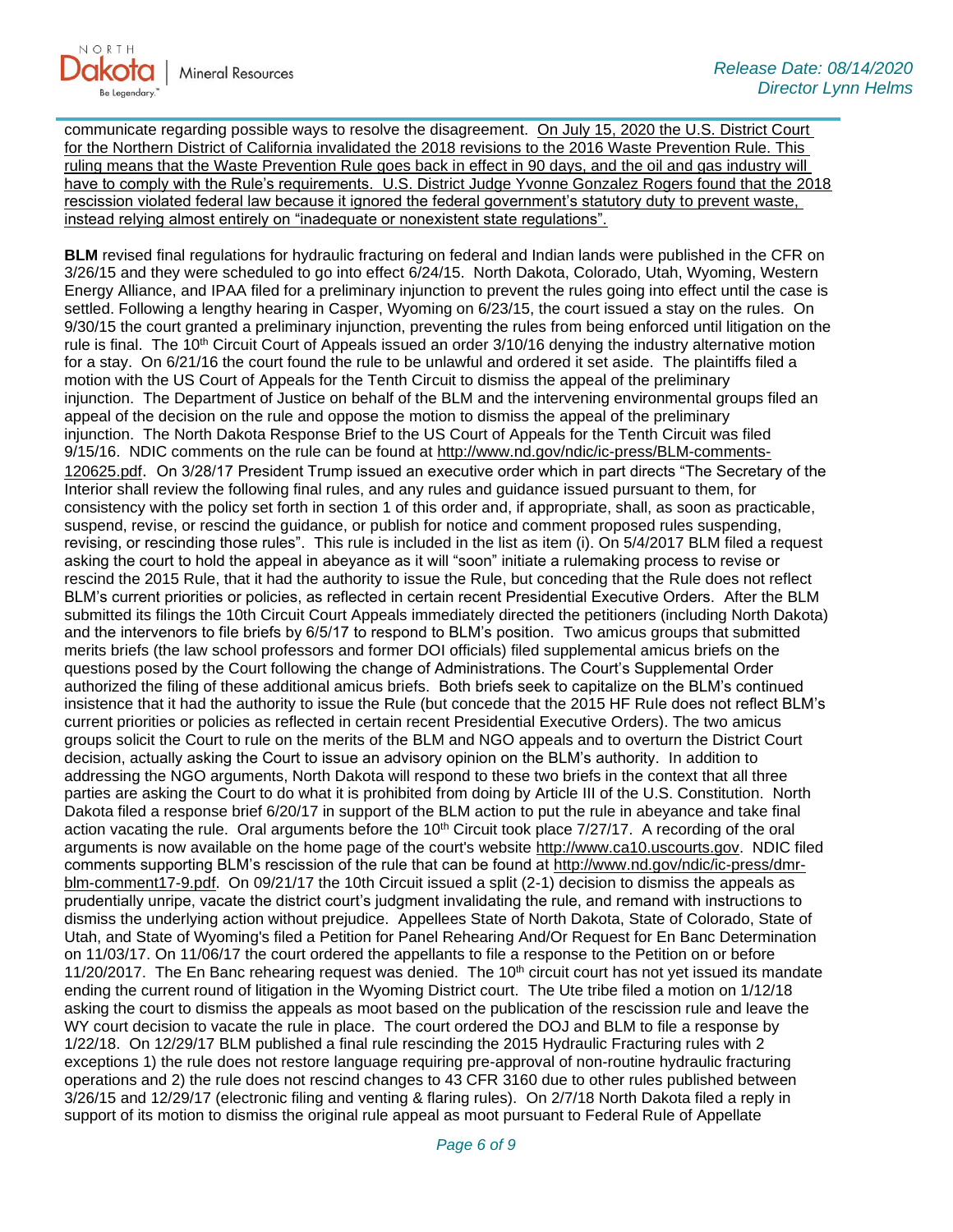

Procedure 27(a)(4), and request that the Court should not issue the mandate, nor vacate the District Court's judgment based on two new and important developments: (1) on December 29, 2017, the Bureau of Land Management (BLM) promulgated a final rule rescinding the Hydraulic Fracturing Rule ("HF Rule"), and (2) on January 24, 2018, the Citizen Group Intervenors challenged the repeal of the HF Rule ("HF Repeal Rule") in the U.S. District Court for the Northern District of California.

# **Council on Environmental Quality**

**CEC** On 02/25/2020 the Council on Environmental Quality published a proposal to modernize its National Environmental Policy Act (NEPA) regulations. On 03/09/2020 the NDIC submitted comments in support of the CEQ proposal. NDIC comments can be found at [http://www.nd.gov/ndic/ic](http://www.nd.gov/ndic/ic-press/Council%20of%20Environmental%20Quality%20200309.pdf)[press/Council%20of%20Environmental%20Quality%20200309.pdf](http://www.nd.gov/ndic/ic-press/Council%20of%20Environmental%20Quality%20200309.pdf). On July 15, 2020 the Trump administration issued an executive order to reduce the types and number of projects that will be subject to review under the NEPA, shorten the timeline for reviews, and drop a requirement that agencies consider the cumulative environmental effects of projects, such as their contribution to climate change.

## **Environmental Protection Agency**

**EPA** On 08/21/2018 the U.S. Environmental Protection Agency (EPA) proposed a new rule to reduce greenhouse gas (GHG) emissions from existing coal-fired electric utility generating units and power plants across the country. This proposal, entitled the Affordable Clean Energy (ACE) Rule, establishes emission guidelines for states to use when developing plans to limit GHGs at their power plants. The ACE Rule replaced the prior administration's Clean Power Plan (CPP) and instead empowers states, promotes energy independence, and facilitates economic growth and job creation. Pursuant to President Trump's Executive Order 13873, which directed Federal agencies to review burdensome regulations, the EPA undertook a review of the CPP. Many believed the CPP exceeded EPA's authority under the Clean Air Act, which is why 27 states, 24 trade associations, 37 rural electric co-ops, and three labor unions challenged the rule. The Supreme Court issued an unprecedented stay of the rule. The proposal was published in the Federal Register on 8/31/18 and EPA took comment on the proposal for 60 days and held a public hearing. More information is available at [https://www.epa.gov/stationary-sources-air-pollution/proposal-affordable](https://www.epa.gov/stationary-sources-air-pollution/proposal-affordable-clean-energy-ace-rule)[clean-energy-ace-rule.](https://www.epa.gov/stationary-sources-air-pollution/proposal-affordable-clean-energy-ace-rule) On July 8, 2019, EPA issued the final Affordable Clean Energy rule (ACE) and repealed the Clean Power Plan. On the same day the American Lung Association and the American Public Health Association filed a challenge to the rules in the U.S. Court of Appeals for the District of Columbia. Since then, 22 states, the District of Columbia and six municipalities led by the state of New York lodged a challenge to the rules in the D.C. Circuit, followed closely by a third challenge brought by environmental groups. Numerous industry groups and power providers are seeking to intervene in the litigation in support of the ACE rule. The EPA has asked the court to expedite review of the challenges in the hope of achieving a resolution in the D.C. Circuit by summer of 2020.

**EPA** On 08/24/18 Trump administration officials at EPA announced they are phasing out the agency's enforcement focus on animal waste pollution and the oil and gas industry. Enforcement chief Susan Bodine said she wants to shift the focus away from oil and gas as a sector deserving of extra scrutiny and toward prioritizing broad environmental problems, such as air pollution.

**EPA** On 6/3/16 the final rule proposing a suite of changes to Clean Air Act permitting requirements for new and modified emissions sources in the oil and natural gas industry was published in the Federal Register. On 6/29/16 the NDIC decided to file a Petition for Review with the US Appeals Court for the District of Columbia to defend the state's sovereign jurisdiction over oil and gas regulation. Thirteen other states have joined this effort. North Dakota declined the standard offer to explore settlement through the court's mediation program. The proposed actions and NDIC comments are as follows:

o Proposed New Source Performance Standards – Docket ID number EPA-HQ-OAR-2010-0505. NDIC comments can be found at<http://www.nd.gov/ndic/ic-press/EPA-HQ-OAR-2010-0505.pdf>

o Draft Control Techniques Guidelines – Docket ID number: EPA-HQ-OAR-2015-0216. NDIC comments can be found at<http://www.nd.gov/ndic/ic-press/EPA-HQ-OAR-2015-0216.pdf>

o Proposed Source Determination Rule – Docket ID number: EPA-HQ-OAR-2013-0685. NDIC comments can be found at<http://www.nd.gov/ndic/ic-press/EPA-HQ-OAR-2013-0685.pdf>

o Proposed Federal Implementation Plan for Implementing Minor New Source Review Permitting in Indian Country – Docket ID number: EPA-HQ-OAR-2014-0606. NDIC comments are at [http://www.nd.gov/ndic/ic-press/EPA-HQ-](http://www.nd.gov/ndic/ic-press/EPA-HQ-OAR-2014-0606.pdf)[OAR-2014-0606.pdf](http://www.nd.gov/ndic/ic-press/EPA-HQ-OAR-2014-0606.pdf).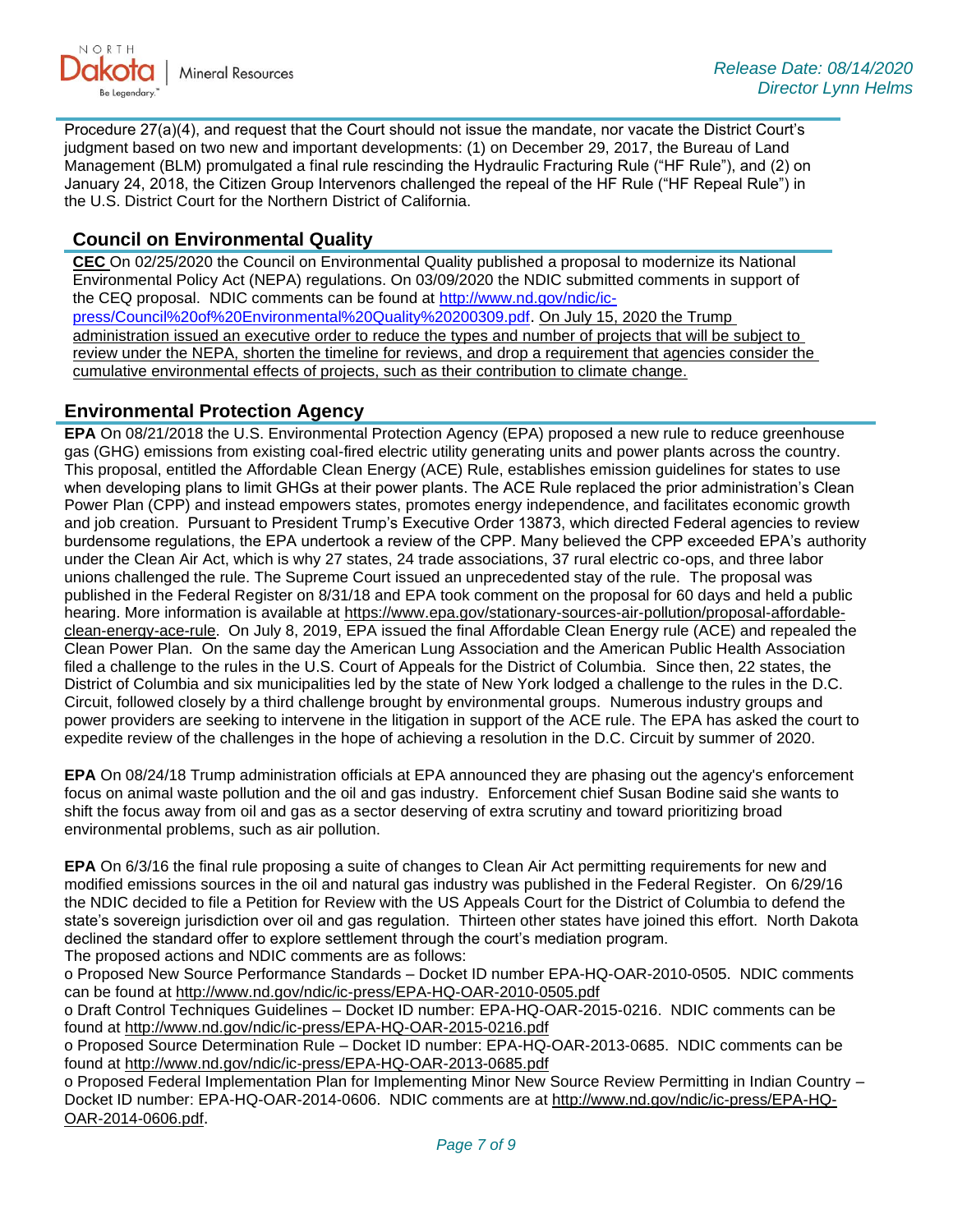North Dakota et al. and EPA have filed motions to govern further proceedings and briefing schedules. On 3/28/17 President Trump issued an executive order which in part directs "The Administrator shall review the final rule entitled "Oil and Natural Gas Sector: Emission Standards for New, Reconstructed, and Modified Sources," 81 Fed. Reg. 35824 (November 3, 2016), and any rules and guidance issued pursuant to it, for consistency with the policy set forth in section 1 of this order and, if appropriate, shall, as soon as practicable, suspend, revise, or rescind the guidance, or publish for notice and comment proposed rules suspending, revising, or rescinding those rules." On 4/7/17 EPA filed a motion to hold the cases in abeyance. On 6/8/17 the NGO environmental groups challenged EPA's November 5th decision to issue a 90 day stay of the Rule's upcoming implementation dates. The NGOs argue that EPA's justifications for its stay (onerous implementation costs and excessive state administrative burdens) of the Rule were already raised and rejected by EPA during EPA's original rulemaking and that the requirements of a "judicial stay" are not met. The NGO's action is a new case, filed in the D.C. Circuit. They have also filed an emergency motion asking the Court to immediately vacate EPA's decision. On November 3 the DC Circuit court issued a 2:1 decision granting the NGO petition and vacating EPA's 90 day stay of the rule. North Dakota filed an amicus brief in support of the EPA stay. On 7/13/17 the same DC Circuit court granted an EPA motion to recall the mandate and granting 14 days for then EPA to seek reconsideration or review by the full court. API and WVA along with other states filed petitions for rehearing en banc, but on 8/10/17 the entire DC Circuit issued an order denying the API and WVa et al States petitions. EPA now proposes a 2-year stay of certain provision in the oil and gas NSPS. North Dakota filed comments on 8/9/17 in support of the proposed 2-year stay. On 11/8/17 EPA published a Federal Register notice request for supplemental comments relating to the current Administration's efforts to change course on the oil and gas sector methane regulations put in place by the Obama Administration. North Dakota did not submit additional comment to EPA because the North Dakota comments submitted on 8/9/17 correctly advocate that EPA's rationale for the two year stay also justifies outright repeal of the original Rule, so it justifies a two year stay. On 9/11/18 EPA proposed targeted improvements to the 2016 New Source Performance Standards for the oil and gas industry that streamline implementation, reduce duplicative EPA and state requirements, and significantly decrease unnecessary burdens on domestic energy producers. This oil and gas targeted improvements package is expected to save up to approximately \$484 million in regulatory costs from 2019 – 2025 or \$75 million annually. NDIC comments can be found at<http://www.nd.gov/ndic/ic-press/EPA-HQ-OAR-2017-0757.pdf>

# **Pipeline and Hazardous Materials Safety Administration**

**PHMSA** Advance notice of proposed rulemaking (ANPRM)was announced 1/10/17. SUMMARY: PHMSA is considering revising the Hazardous Materials Regulations (HMR) to establish vapor pressure limits for unrefined petroleum-based products and potentially all Class 3 flammable liquid hazardous materials that would apply during the transportation of the products or materials by any mode. PHMSA is currently assessing the merits of a petition for rulemaking submitted by the Attorney General of the State of New York regarding vapor pressure standards for the transportation of crude oil. The petition requests that PHMSA implement a Reid Vapor Pressure (RVP) limit less than 9.0 pounds per square inch (psi) for crude oil transported by rail. This rule making could substantially interfere with NDIC oil conditioning regulations. You can read about the NDIC regulations at [https://www.dmr.nd.gov/oilgas/2014Permitting\(2\).asp.](https://www.dmr.nd.gov/oilgas/2014Permitting(2).asp) NDIC submitted comments on 3/20/17 and the comment period closed on 5/19/17. On 6/6/2018 Senator Schumer wrote urging DOE and PHMSA to propose and quickly finalize a rule establishing federal volatility standards for the shipment of crude oil by rail in the United States. The NDIC submitted a letter on 6/28/18 to proactively correct several conclusions and statements in Senator Schumer's letter about NDIC oil conditioning regulations and provide the background and a better understanding of the state's oil conditioning standards for Bakken, Three Forks, and/or Sanish crude oil prior to market transport. On 5/11/20 PHMSA published notice of withdrawal of this proposed rulemaking.

**PHMSA** On 5/9/19 Governor Inslee signed into law Washington State Engrossed Substitute Senate Bill 5579 "Crude Oil by Rail – Vapor Pressure" which became effective on 7/28/19. On 7/17/19 the North Dakota Attorney General and Montana Attorney General filed an application for preemption of the Washington Volatility Restrictions on Crude Oil Transported by Rail. The state of Washington requested a 30 day extension of the comment period to 9/23/19 which PHMSA granted. Response to comments deadline was 10/23/19. On 5/11/20 PHMSA published notice of Administrative Determination of Preemption of the WA statute and rules. No petition for reconsideration or petition for judicial review was filed.

# **US Forest Service**